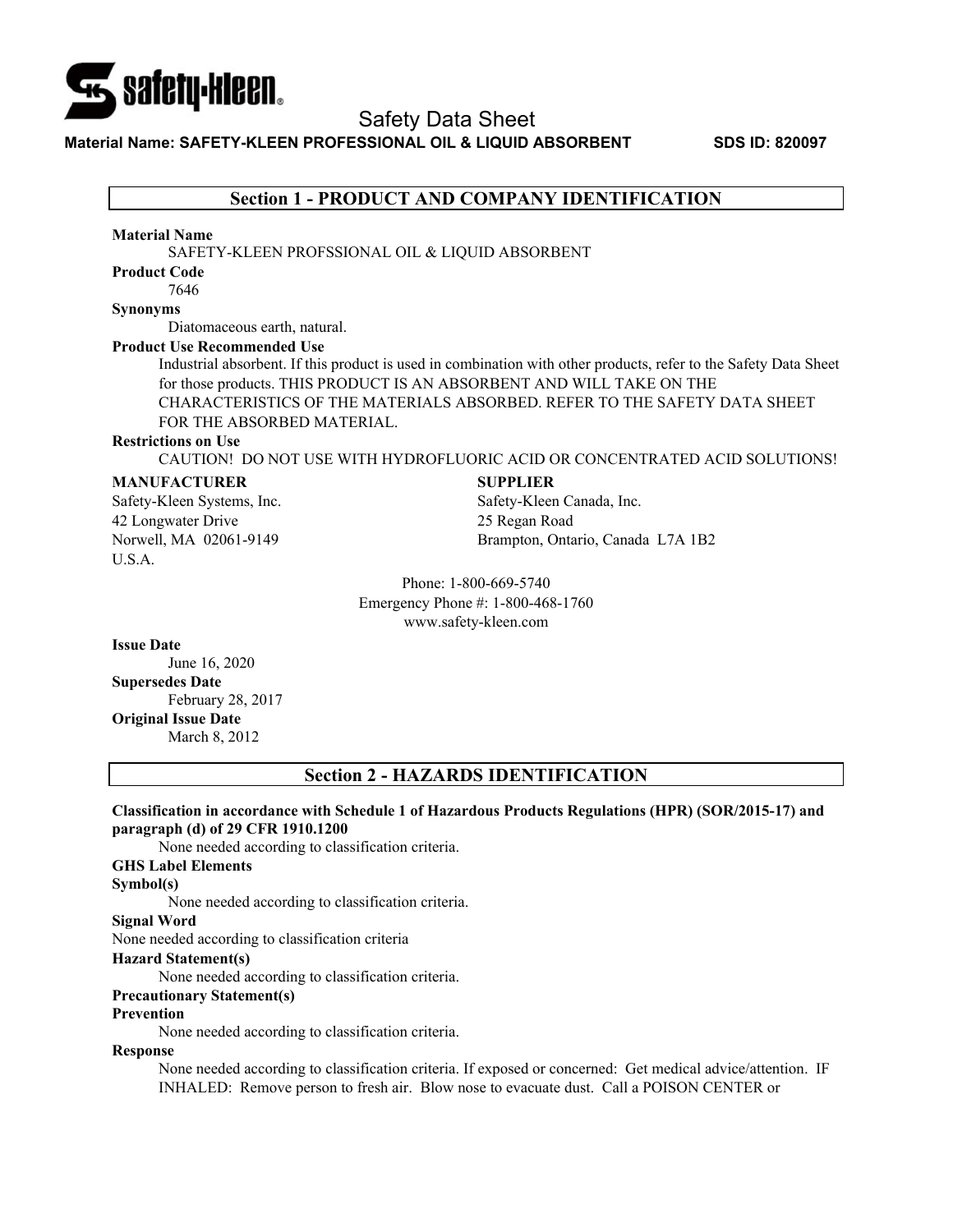doctor/physician if you feel unwell. IF IN EYES: Rinse cautiously for several minutes. Remove contacts if present and easy to do. Continue rinsing. If eye irritation persists: get medical advice/attention.

#### **Storage**

Store in a well-ventilated, dry place. Keep container tightly closed.

#### **Disposal**

Dispose in accordance with all applicable regulations. This product will take on the characteristics of the materials being absorbed. Refer to the safety data sheet for the absorbed material.

# **Section 3 - COMPOSITION / INFORMATION ON INGREDIENTS**

| CAS.                    | <b>Component Name</b>                    | Percent   |
|-------------------------|------------------------------------------|-----------|
| 61790-53-2 or 7631-86-9 | Diatomaceous earth, natural (kieselguhr) | $0 - 100$ |

# **Section 4 - FIRST AID MEASURES**

### **Inhalation**

IF INHALED: Remove person to fresh air. Blow nose to evacuate dust. Call a POISON CENTER or doctor/physician if you feel unwell.

# **Skin**

IF ON SKIN: If skin irritation occurs: Get medical advice/attention. Use suitable lotion to moisten skin if dryness occurs.

#### **Eyes**

IF IN EYES: Rinse cautiously with water for several minutes. Remove contact lenses, if present and easy to do. Continue rinsing. If eye irritation persists, get medical advice/attention.

#### **Ingestion**

IF SWALLOWED: Drink generous amounts of water to reduce bulk and drying effect.

### **Most Important Symptoms/Effects**

**Acute** 

Dust may cause irritation due to abrasive action. Repeated or prolonged contact may cause dermatitis with redness, dryness and itching. Dust may cause irritation of the nose, throat and upper respiratory tract. Repeated or prolonged inhalation of dust may cause lung injury.

#### **Delayed**

No information on significant adverse effects.

**Indication of any immediate medical attention and special treatment needed** 

Immediate attention is not normally required. If dust irritates the eyes, seek medical attention.

# **Section 5 - FIRE FIGHTING MEASURES**

 $\mathcal{L}_\text{max}$  and the contract of the contract of the contract of the contract of the contract of the contract of

# **Extinguishing Media**

#### **Suitable Extinguishing Media**

Use extinguishing agents appropriate for surrounding fire.

# **Unsuitable Extinguishing Media**

None known.

#### **Special Hazards Arising from the Chemical**

Negligible fire and explosion hazard in bulk form.

# **Hazardous Combustion Products**

Not applicable, the material is not combustible.

# **Fire Fighting Measures**

Use measures appropriate for surrounding fire.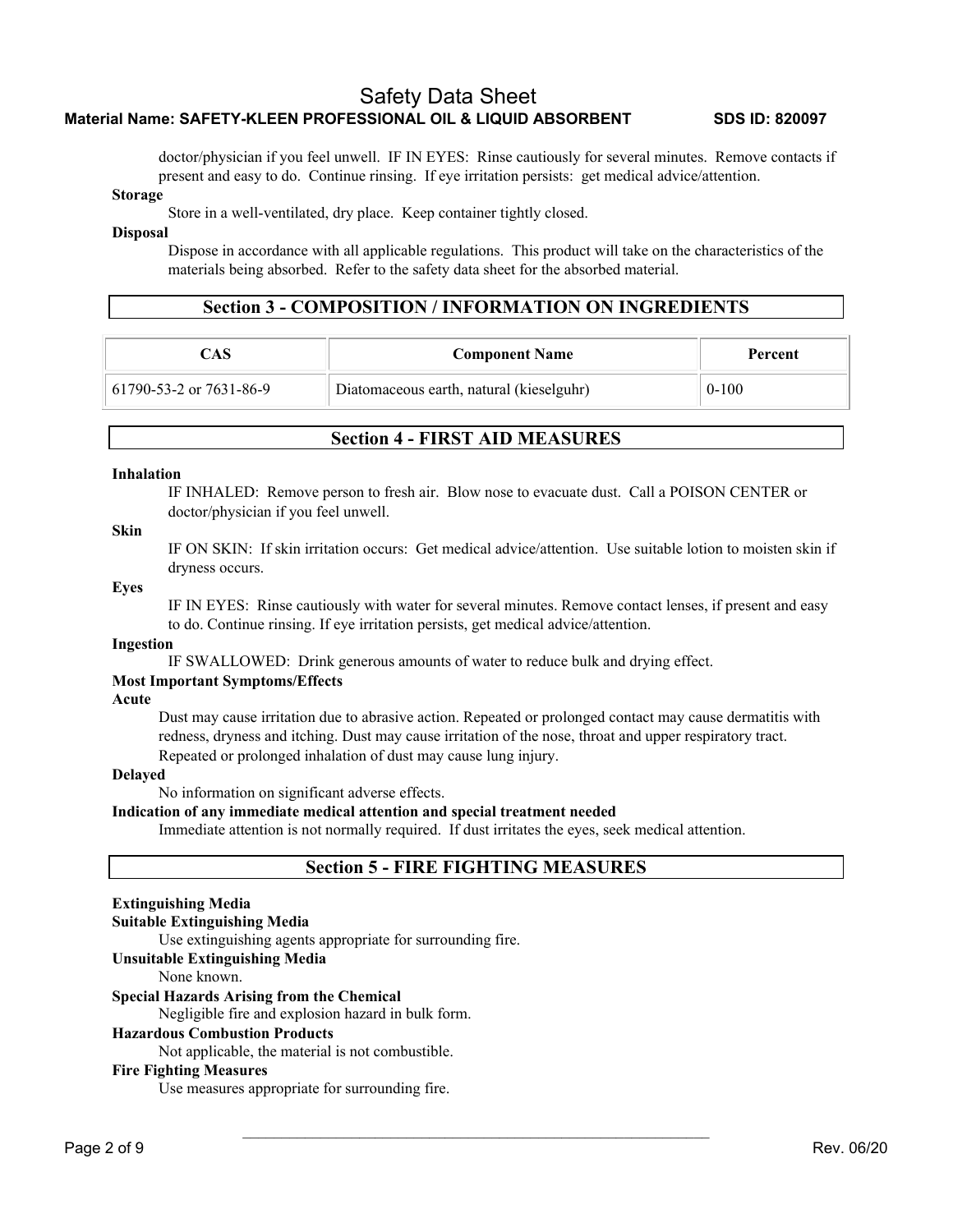# **Special Protective Equipment and Precautions for Firefighters**

Use protection appropriate for surrounding fire.

# **Section 6 - ACCIDENTAL RELEASE MEASURES**

# **Personal Precautions, Protective Equipment and Emergency Procedures**

If dust is present, use respirator fitted with particulate filter as specified in Section 8. Wear chemical safety goggles. Ventilate the area. Not considered to be an environmental hazard. Shovel material into appropriate container for disposal.

# **Methods and Materials for Containment and Cleaning Up**

Do not touch or walk through spilled product. Avoid generating dust. Isolate hazard area. Place in a container for later use or disposal.

# **Section 7 - HANDLING AND STORAGE**

# **Precautions for Safe Handling**

Minimize dust generation and accumulation. Do not breathe dust. Use only with adequate ventilation. Avoid contact with eyes, skin and clothing.

# **Conditions for Safe Storage, Including any Incompatibilities**

Store in a dry place to maintain packaging integrity and product quality. Do not store near hydrofluoric acid or strongly basic material.

# **Incompatible Materials**

Hydrofluoric acid, concentrated sodium hydroxide solutions, alkaline materials.

# **Section 8 - EXPOSURE CONTROLS / PERSONAL PROTECTION**

### **Component Exposure Limits**

| Diatomaceous earth                              | 61790-53-2                                                                                                                                                                                                               |
|-------------------------------------------------|--------------------------------------------------------------------------------------------------------------------------------------------------------------------------------------------------------------------------|
| British Columbia                                | 4 mg/m3 TWA (total); 1.5 mg/m3 TWA respirable                                                                                                                                                                            |
| New Brunswick                                   | 3 mg/m3 TWA particulate matter containing no Asbestos and $\leq$ 1% Crystalline<br>silica, respirable fraction; 10 mg/m3 TWA particulate matter containing no<br>Asbestos and <1% Crystalline silica, inhalable fraction |
| Northwest Territories,<br>Nunavut, Saskatchewan | 10 mg/m3 TWA inhalable fraction ; 3 mg/m3 TWA respirable fraction<br>20 mg/m3 STEL inhalable fraction; 6 mg/m3 STEL respirable fraction                                                                                  |
| Quebec                                          | 6 mg/m3 TWAEV (containing no Asbestos and <1% Crystalline silica) total<br>dust                                                                                                                                          |
| <b>OSHA</b>                                     | $((80)/(% SiO2) mg/m3 TWA)$ ; 20 mppcf TWA                                                                                                                                                                               |
| Silica, amorphous                               | 7631-86-9                                                                                                                                                                                                                |
| Yukon                                           | 300 particle/mL TWA (as measured by Konimeter instrumentation); 20 mppcf<br>TWA (as measured by Impinger instrumentation); 2 mg/m3 TWA respirable<br>mass                                                                |
| <b>NIOSH</b>                                    | 6 mg/m3 TWA; 3000 mg/m3 IDLH                                                                                                                                                                                             |

 $\mathcal{L}_\text{max}$  and the contract of the contract of the contract of the contract of the contract of the contract of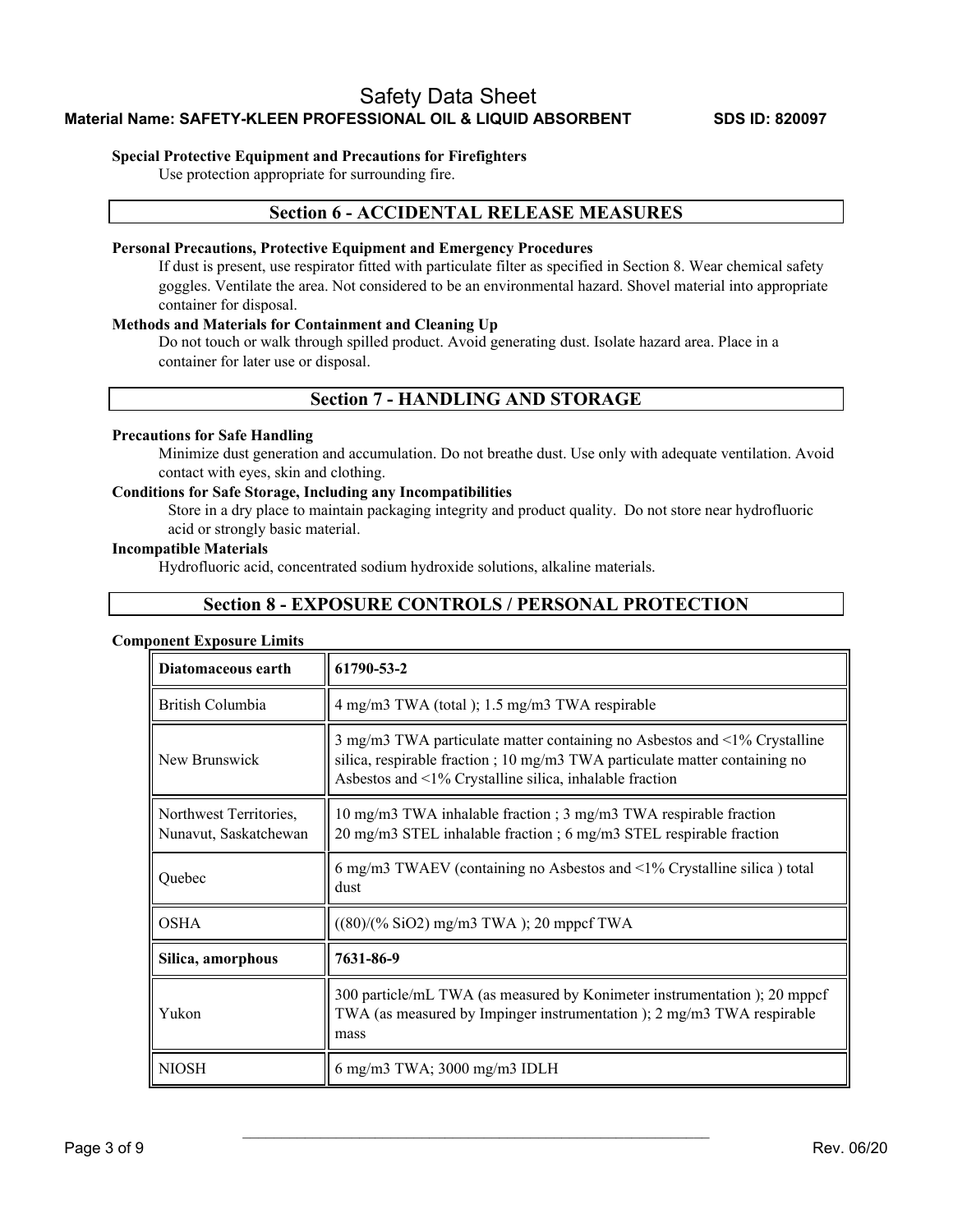OSHA (US)  $\|(80)/(% \text{SiO2}) \text{ mg/m3 TWA}$  ); 20 mppcf TWA

# **ACGIH - Threshold Limit Values - Biological Exposure Indices (BEI)**

There are no biological limit values for any of this product's components.

# **Engineering Controls**

Provide general ventilation. Where adequate general ventilation is unavailable, use process enclosures, local exhaust ventilation, or other engineering controls to control airborne levels below applicable exposure limits. Where explosive mixtures may be present, equipment safe for such locations should be used.

# **Individual Protection Measures, such as Personal Protective Equipment Eye/face protection**

Wear safety glasses. Additional protection like goggles, face shields, or respirators may be needed dependent upon anticipated use and concentrations of mists or vapors. Eye wash fountain and emergency showers are recommended. Contact lens use is not recommended.

#### **Respiratory Protection**

A respiratory protection program which meets USA's OSHA General Industry Standard 29 CFR 1910.134 or Canada's CSA Standard Z94.4-M1982 requirements must be followed whenever workplace conditions warrant a respirator's use. Consult a qualified Industrial Hygienist or Safety Professional for respirator selection guidance.

# **Skin Protection/Glove Recommendations**

Wear appropriate chemical resistant gloves for material being absorbed.

# **Protective Materials**

Personal protective equipment should be selected based upon the conditions under which this material is used. A hazard assessment of the work area for PPE requirements should be conducted by a qualified professional pursuant to regulatory requirements. The following PPE should be considered the minimum required: Safety glasses, Gloves, and Lab coat or apron.

| Appearance                      | Buff to off-white<br>granules | <b>Physical State</b>                         | Solid               |
|---------------------------------|-------------------------------|-----------------------------------------------|---------------------|
| Odor                            | No characteristic<br>odor     | Color                                         | Off-white to tan    |
| <b>Odor Threshold</b>           | Not available                 | pН                                            | 7                   |
| <b>Melting Point</b>            | >1300 °C (2372 °F)            | <b>Boiling Point</b>                          | Not available       |
| <b>Boiling Point Range</b>      | Not available                 | <b>Freezing point</b>                         | Not available       |
| <b>Evaporation Rate</b>         | Not available                 | <b>Flammability (solid, gas)</b>              | Not available       |
| <b>Autoignition Temperature</b> | Not available                 | <b>Flash Point</b>                            | Not available       |
| <b>Lower Explosive Limit</b>    | Not available                 | <b>Decomposition temperature</b>              | Not available       |
| <b>Upper Explosive Limit</b>    | Not available                 | <b>Vapor Pressure</b>                         | Not available       |
| Vapor Density (air=1)           | Not available                 | <b>Specific Gravity (water=1)</b>             | 2.2 (Water = $1)$ ) |
| <b>Water Solubility</b>         | $<1\%$                        | <b>Partition coefficient: n-octanol/water</b> | Not available       |
| <b>Viscosity</b>                | Not available                 | <b>Kinematic viscosity</b>                    | Not available       |
| <b>Solubility (Other)</b>       | Not available                 | <b>Density</b>                                | Not available       |

 $\mathcal{L}_\text{max}$  and the contract of the contract of the contract of the contract of the contract of the contract of

# **Section 9 - PHYSICAL AND CHEMICAL PROPERTIES**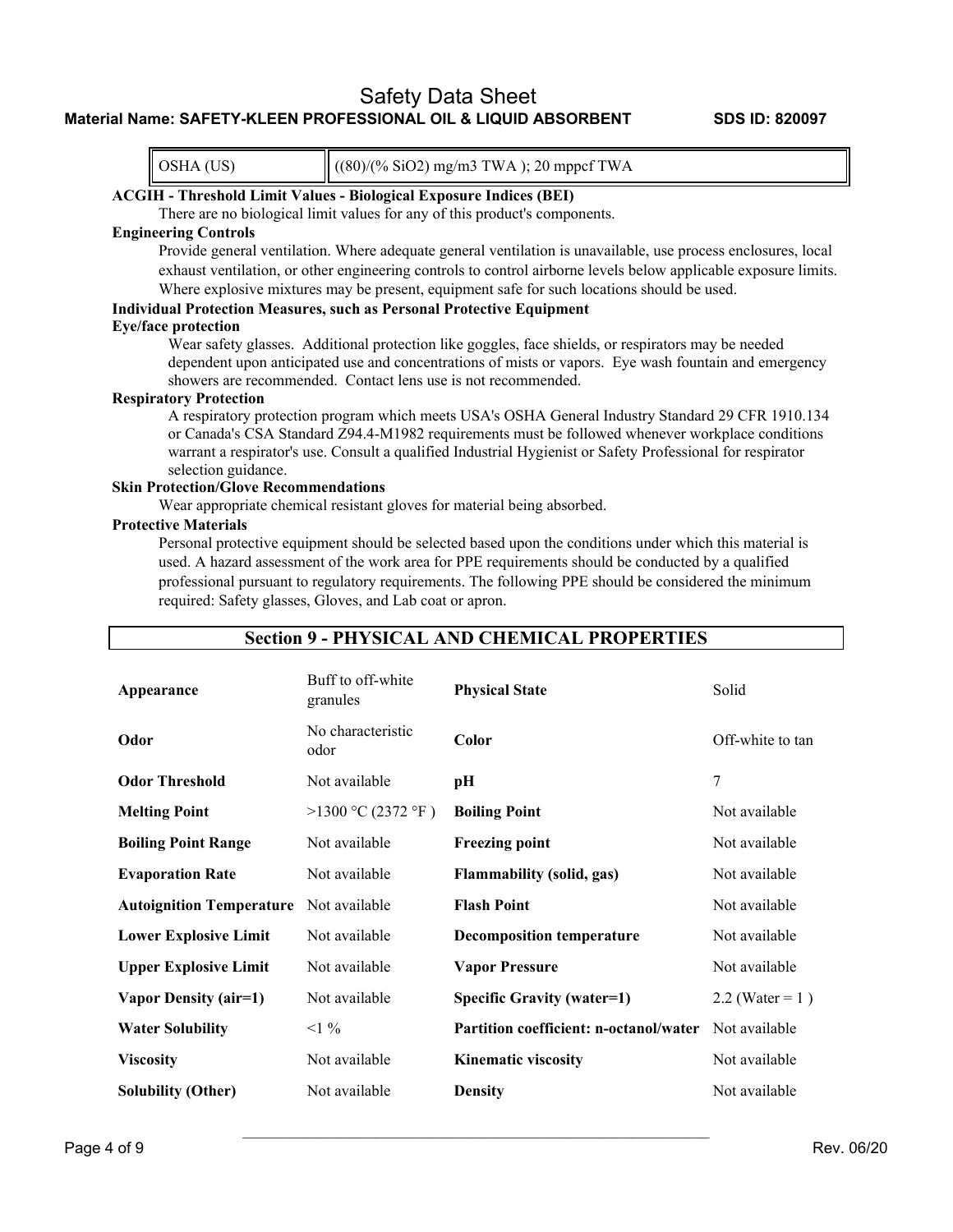**Physical Form** Granules **Molecular Weight** Not available

# **Section 10 - STABILITY AND REACTIVITY**

# **Reactivity**

Material is not reactive. **Chemical Stability**  Material is stable. **Possibility of Hazardous Reactions**  Material is not reactive. **Conditions to Avoid**  Avoid accumulation of airborne dusts. **Incompatible Materials**  Hydrofluoric acid, concentrated sodium hydroxide solutions, alkaline materials.

# **Hazardous decomposition products**

Not applicable.

**Section 11 - TOXICOLOGICAL INFORMATION** 

# **Information on Likely Routes of Exposure**

# **Inhalation**

Acute inhalation can cause dryness of the nasal passage and lung congestion, coughing, and general throat irritation. Chronic inhalation of dust should be avoided.

# **Skin Contact**

Prolonged or repeated skin contact may cause drying, cracking, redness, itching, and/or swelling (dermatitis).

# **Eye Contact**

May cause eye irritation. Prolonged or repeated eye contact may cause inflammation of the membrane lining the eyelids and covering the eyeball (conjunctivitis).

# **Ingestion**

May cause irritation.

# **Acute and Chronic Toxicity**

# **Component Analysis - LD50/LC50**

The components of this material have been reviewed in various sources and the following selected endpoints are published:

# **Silica, amorphous (7631-86-9)**

Oral LD50 Rat 7900 mg/kg (in olive oil ;no deaths occurred); Dermal LD50 Rabbit >5000 mg/kg (no deaths occurred); Inhalation LC50 Rat >2.2 mg/L 1 h

 $\mathcal{L}_\text{max}$  and the contract of the contract of the contract of the contract of the contract of the contract of

# **Product Toxicity Data Acute Toxicity Estimate**

| Dermal | $> 2000 \text{ mg/kg}$ |
|--------|------------------------|
| Oral   | $>$ 2000 mg/kg         |

# **Immediate Effects**

May cause respiratory tract irritation, skin irritation, eye irritation.

# **Delayed Effects**

No known significant effects.

# **Irritation/Corrosivity Data**

May cause respiratory tract irritation, skin irritation, eye irritation.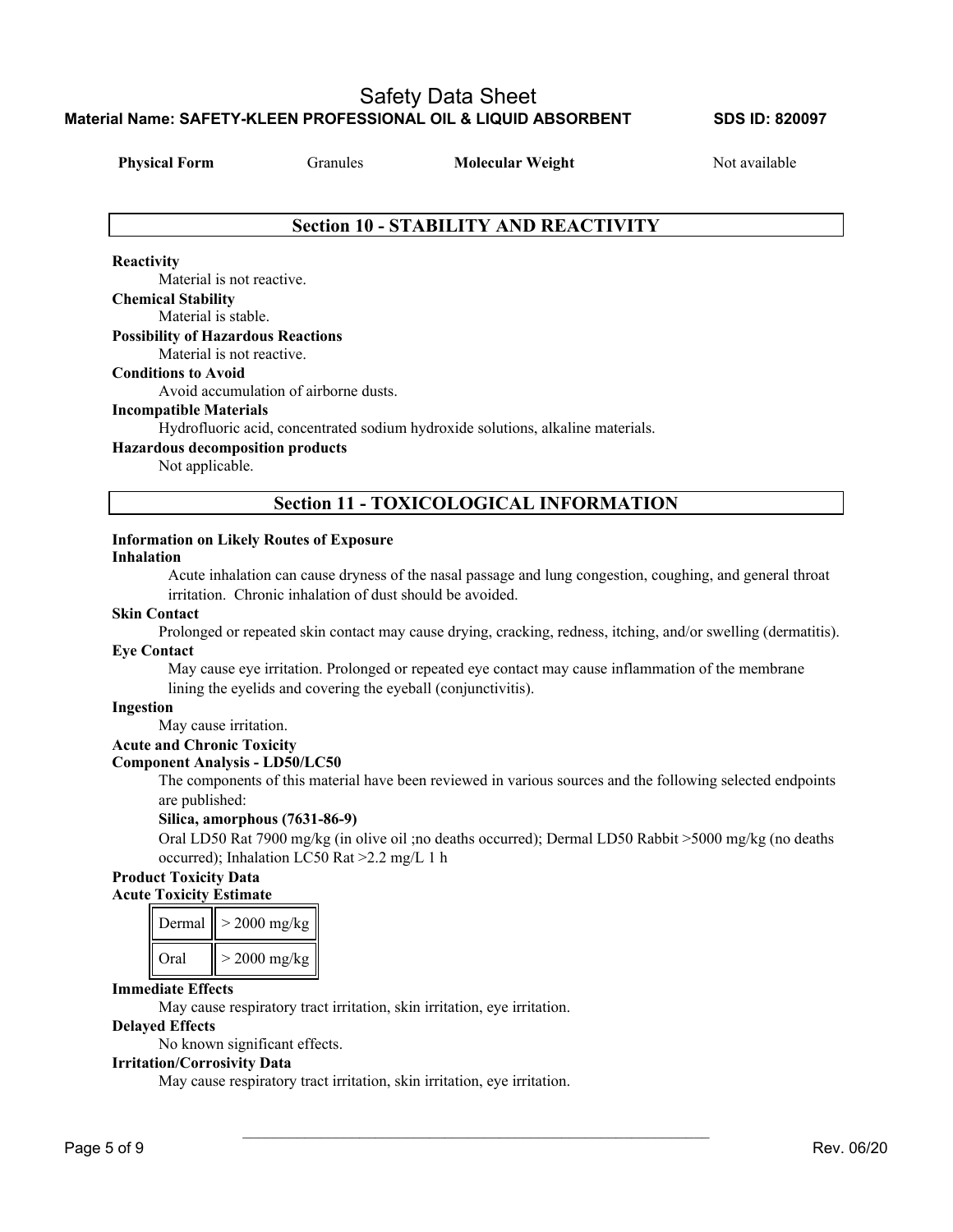### **Respiratory Sensitization**

Based on best current information, there is no known human sensitization associated with this product. **Dermal Sensitization** 

Based on best current information, there is no known human sensitization associated with this product. **Component Carcinogenicity** 

| Diatomaceous earth $\parallel$ 61790-53-2 |                                                                       |
|-------------------------------------------|-----------------------------------------------------------------------|
| IARC:                                     | Monograph 68 [1997] (Group 3 (not classifiable))                      |
| Silica, amorphous                         | 7631-86-9                                                             |
| IARC:                                     | Monograph 68 [1997]; Supplement 7 [1987] (Group 3 (not classifiable)) |

### **Germ Cell Mutagenicity**

Based on best current information, there are no mutagenic effects associated with this product.

# **Tumorigenic Data**

No information on significant adverse effects.

# **Reproductive Toxicity**

Based on best current information, there is no known reproductive toxicity associated with this product.

**Specific Target Organ Toxicity - Single Exposure** 

No significant target effects reported.

# **Specific Target Organ Toxicity - Repeated Exposure**

No target organs identified.

# **Aspiration hazard**

Not expected to be an aspiration hazard.

### **Medical Conditions Aggravated by Exposure**

Individuals with pre-existing respiratory tract (nose, throat, and lungs), liver, kidney, central nervous system, eye, and/or skin disorders may have increased susceptibility to the effects of exposure.

# **Section 12 - ECOLOGICAL INFORMATION**

 $\mathcal{L}_\text{max}$  and the contract of the contract of the contract of the contract of the contract of the contract of

### **Ecotoxicity**

No information available for the product.

# **Component Analysis - Aquatic Toxicity**

| Silica, amorphous $\parallel$ 7631-86-9 |                                                           |
|-----------------------------------------|-----------------------------------------------------------|
| Fish:                                   | LC50 96 h Brachydanio rerio 5000 mg/L [static ]           |
| Algae:                                  | EC50 72 h Pseudokirchneriella subcapitata 440 mg/L IUCLID |
| Invertebrate:                           | EC50 48 h Ceriodaphnia dubia 7600 mg/L IUCLID             |

### **Persistence and Degradability**

Non-biodegradable, inert.

**Bioaccumulative Potential** 

Little potential for bioaccumulation.

### **Mobility**

No mobility in soil.

### **Other Toxicity**

No additional information is available.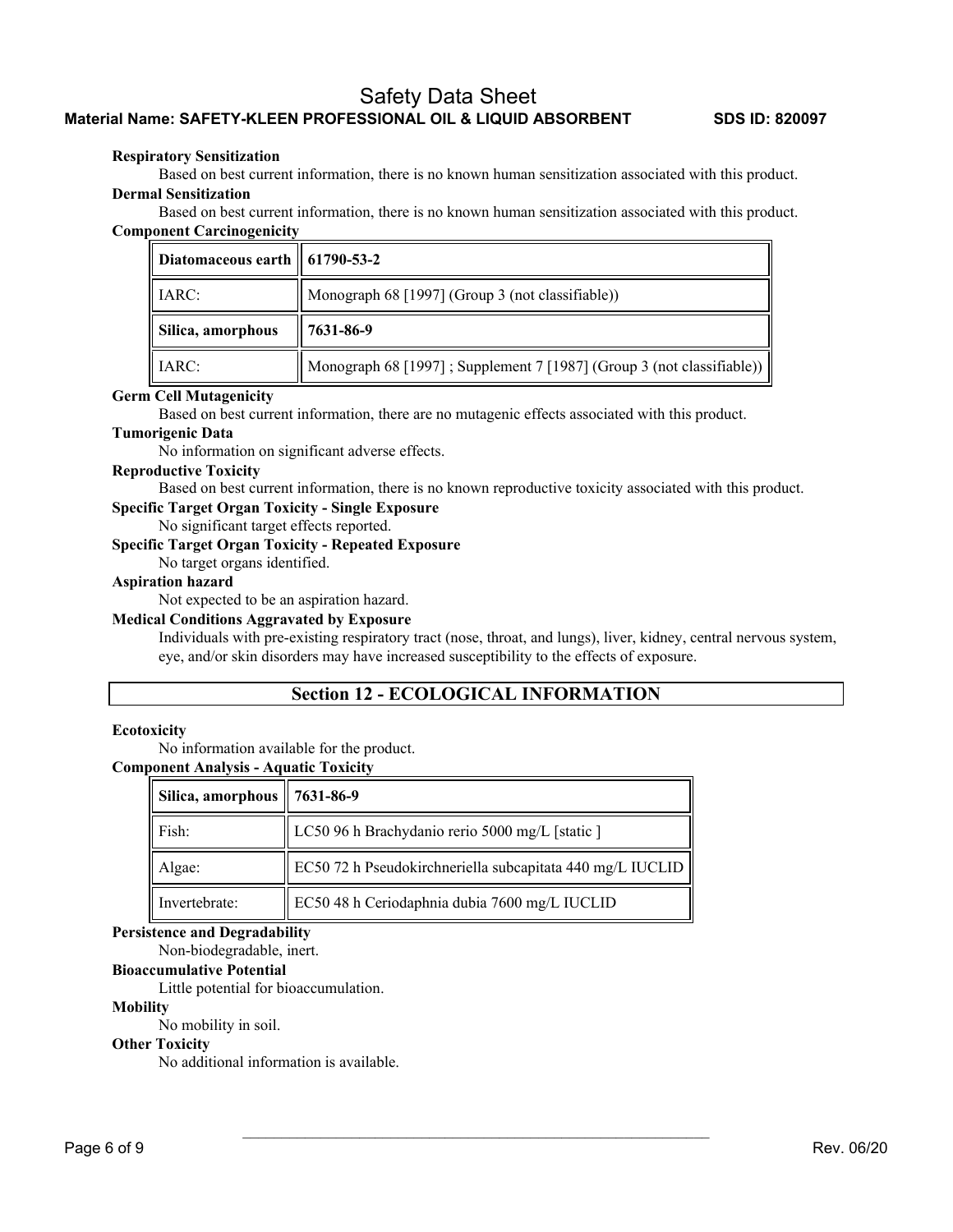# **Section 13 - DISPOSAL CONSIDERATIONS**

### **Disposal Methods**

Dispose in accordance with federal, state, provincial, and local regulations. Regulations may also apply to empty containers. The responsibility for proper waste disposal lies with the owner of the waste. Processing, use, or contamination by the user may change the waste code(s) applicable to the disposal of this product. Contact Safety-Kleen regarding proper recycling or disposal.

# **Section 14 - TRANSPORT INFORMATION**

**US DOT Information:** Not regulated for transport.

**IATA Information:** Not regulated for transport.

**IMDG Information:** Not regulated for transport.

**TDG Information:** Not regulated for transport.

# **International Bulk Chemical Code**

This material does not contain any chemicals required by the IBC Code to be identified as dangerous chemicals in bulk.

# **Section 15 - REGULATORY INFORMATION**

### **Canada Regulations**

# **CEPA - Priority Substances List**

None of this product's components are on the list.

### **Ozone Depleting Substances**

None of this product's components are on the list.

# **Council of Ministers of the Environment - Soil Quality Guidelines**

None of this product's components are on the list.

**Council of Ministers of the Environment - Water Quality Guidelines** 

None of this product's components are on the list.

# **U.S. Federal Regulations**

None of this product's components are listed under SARA Sections 302/304 (40 CFR 355 Appendix A), SARA Section 313 (40 CFR 372.65), CERCLA (40 CFR 302.4), TSCA 12(b), or require an OSHA process safety plan.

# **SARA Section 311/312 (40 CFR 370 Subparts B and C) reporting categories:**

This product poses the following health hazard(s) as defined in 40 CFR Part 370 and is subject to the requirements of sections 311 and 312 of Title III of the Superfund Amendments and Reauthorization Act of 1986 (SARA):

Immediate (Acute) Health Hazard

# **U.S. State Regulations**

The following components appear on one or more of the following state hazardous substances lists:

| bomponent                                    | $\Lambda$ $\mathbb{C}$<br>Δ<br><b>UND</b> | MA | MN                       | $- - -$<br>N.<br>149        | $\overline{\phantom{a}}$<br>. | $\mathbf{u}$   |
|----------------------------------------------|-------------------------------------------|----|--------------------------|-----------------------------|-------------------------------|----------------|
| $\sim$<br>$\cdot$<br>cristobalite<br>Silica. | .4464-46-'                                | No | $ -$<br>$\alpha$ c<br>v3 | $ -$<br>$\alpha$ c<br>1 U.S | $ -$<br>' es<br>-             | $\tau$<br>Y es |

 $\mathcal{L}_\text{max}$  and the contract of the contract of the contract of the contract of the contract of the contract of

 The following statement(s) are provided under the California Safe Drinking Water and Toxic Enforcement Act of 1986 (Proposition 65):

WARNING! This product can expose you to chemicals including silica, cristobalite, which are known to the State of California to cause cancer. For more information go to www.P65Warnings.ca.gov.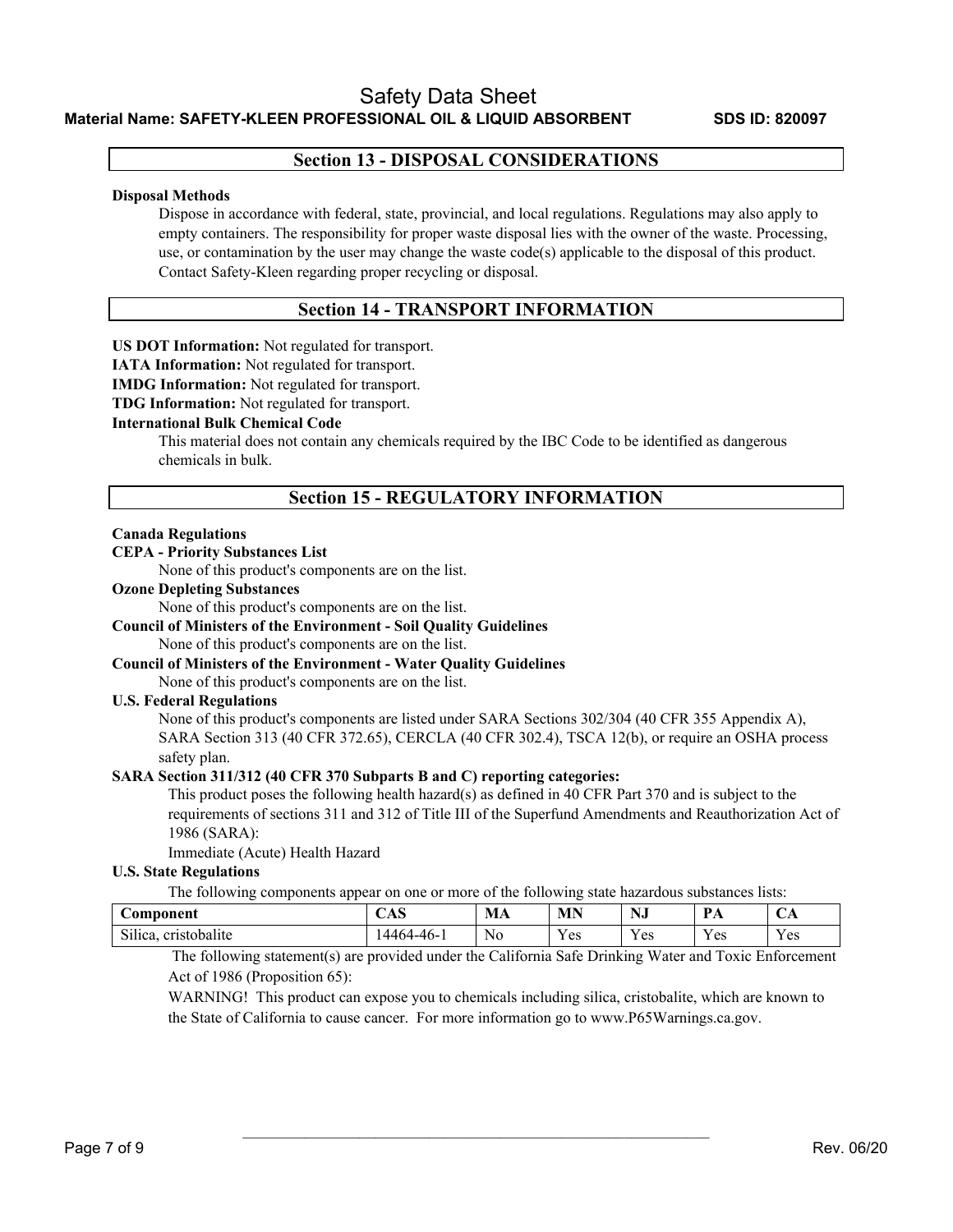# **Component Analysis - Inventory**

**Diatomaceous earth (61790-53-2)**

| ll US-                                                                  | $CA$ $AU$ $CN$                                                             |  |     | EU    | $JP -$<br><b>ENCS</b> | JP - ISHL |            | KR KECI - Annex    KR KECI - Annex |                |
|-------------------------------------------------------------------------|----------------------------------------------------------------------------|--|-----|-------|-----------------------|-----------|------------|------------------------------------|----------------|
|                                                                         | $\parallel$ Yes $\parallel$ NSL $\parallel$ No $\parallel$ Yes $\parallel$ |  |     | ll No | Yes                   | Yes.      |            | <b>Yes</b>                         | N <sub>o</sub> |
| $\parallel$ KR - REACH CCA $\parallel$ MX $\parallel$ NZ $\parallel$ PH |                                                                            |  |     |       | TH-<br><b>TECI</b>    | TW        | VN (Draft) |                                    |                |
| l No                                                                    | $Yes \mid Yes$<br>Yes<br>Yes<br>Yes                                        |  | Yes |       |                       |           |            |                                    |                |

# **Silica, amorphous (7631-86-9)**

| $\overline{\mathsf{U}}$                     | $\mathsf{ICA}$                                                                  | $AU$ CN | $\parallel$ EU |                | $JP -$<br><b>ENCS</b> | JP - ISHL |            | KR KECI - Annex    KR KECI - Annex |                |
|---------------------------------------------|---------------------------------------------------------------------------------|---------|----------------|----------------|-----------------------|-----------|------------|------------------------------------|----------------|
|                                             | $\parallel$ Yes $\parallel$ DSL $\parallel$ Yes $\parallel$ Yes $\parallel$ EIN |         |                |                | Yes                   | Yes.      |            | Yes                                | N <sub>o</sub> |
| $\ $ KR - REACH CCA $\ $ MX $\ $ NZ $\ $ PH |                                                                                 |         |                |                | TH-<br><b>TECI</b>    | TW        | VN (Draft) |                                    |                |
| $\parallel$ No                              |                                                                                 |         | Yes   Yes      | $\mathbf{Yes}$ | <b>Yes</b>            | Yes       | Yes        |                                    |                |

# **Section 16 - OTHER INFORMATION**

### **NFPA Ratings**

Health: 1 Fire: 1 Instability: 0

Hazard Scale:  $0 =$  Minimal  $1 =$  Slight  $2 =$  Moderate  $3 =$  Serious  $4 =$  Severe

### **Summary of Changes**

Regulatory review and update.

# **Key / Legend**

ACGIH - American Conference of Governmental Industrial Hygienists; ADR - European Road Transport; AU - Australia; BOD - Biochemical Oxygen Demand; C - Celsius; CA - Canada; CA/MA/MN/NJ/PA - California/Massachusetts/Minnesota/New Jersey/Pennsylvania\*; CAS - Chemical Abstracts Service; CERCLA - Comprehensive Environmental Response, Compensation, and Liability Act; CFR - Code of Federal Regulations (US); CLP - Classification, Labelling, and Packaging; CN - China; CPR - Controlled Products Regulations; DFG - Deutsche Forschungsgemeinschaft; DOT - Department of Transportation; DSD - Dangerous Substance Directive; DSL - Domestic Substances List; EC – European Commission; EEC - European Economic Community; EIN - European Inventory of (Existing Commercial Chemical Substances); EINECS - European Inventory of Existing Commercial Chemical Substances; ENCS - Japan Existing and New Chemical Substance Inventory; EPA - Environmental Protection Agency; EU - European Union; F - Fahrenheit; F - Background (for Venezuela Biological Exposure Indices); IARC - International Agency for Research on Cancer; IATA - International Air Transport Association; ICAO - International Civil Aviation Organization; IDL - Ingredient Disclosure List; IDLH - Immediately Dangerous to Life and Health; IMDG - International Maritime Dangerous Goods; ISHL - Japan Industrial Safety and Health Law; IUCLID - International Uniform Chemical Information Database; JP - Japan; Kow - Octanol/water partition coefficient; KR KECI Annex 1 - Korea Existing Chemicals Inventory (KECI) / Korea Existing Chemicals List (KECL); KR KECI Annex 2 - Korea Existing Chemicals Inventory (KECI) / Korea Existing Chemicals List (KECL) , KR - Korea; LD50/LC50 - Lethal Dose/ Lethal Concentration; KR REACH CCA - Korea

 $\mathcal{L}_\text{max}$  and the contract of the contract of the contract of the contract of the contract of the contract of